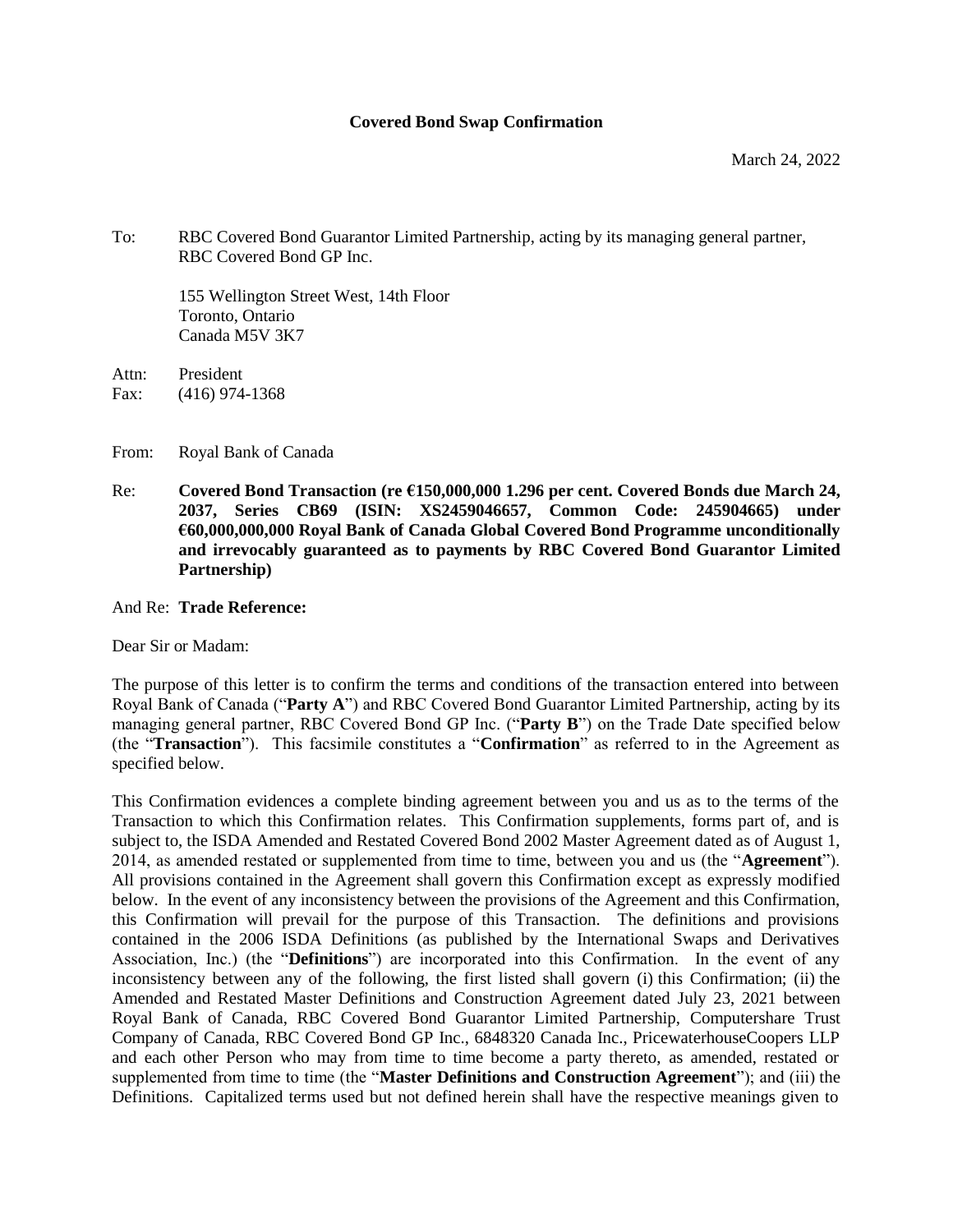them in the Master Definitions and Construction Agreement. For the purposes of the Definitions, references herein to a "Transaction" shall be deemed to be references to a "Swap Transaction".

The terms of the particular Transaction to which this Confirmation relates are as follows:

| Trade Date:              | March 15, 2022. |                                                                                                                                                                                                                                                                                                                                                                                                                                                                                                                                                                 |
|--------------------------|-----------------|-----------------------------------------------------------------------------------------------------------------------------------------------------------------------------------------------------------------------------------------------------------------------------------------------------------------------------------------------------------------------------------------------------------------------------------------------------------------------------------------------------------------------------------------------------------------|
| <b>Effective Date:</b>   |                 | The later of:                                                                                                                                                                                                                                                                                                                                                                                                                                                                                                                                                   |
|                          | (a)             | the Issue Date for Series CB69; and                                                                                                                                                                                                                                                                                                                                                                                                                                                                                                                             |
|                          | (b)             | the earlier of:                                                                                                                                                                                                                                                                                                                                                                                                                                                                                                                                                 |
|                          |                 | (i) the Covered Bond Guarantee Activation Event<br>Date;                                                                                                                                                                                                                                                                                                                                                                                                                                                                                                        |
|                          |                 | (ii) a Trigger Event Date; and                                                                                                                                                                                                                                                                                                                                                                                                                                                                                                                                  |
|                          |                 | (iii) an <i>impending</i> or <i>actual insolvency</i> on the part of<br>the Issuer that constitutes an Issuer Event of Default<br>pursuant to Condition 7.1(f).                                                                                                                                                                                                                                                                                                                                                                                                 |
| <b>Termination Date:</b> |                 | The earlier of:                                                                                                                                                                                                                                                                                                                                                                                                                                                                                                                                                 |
|                          | (a)             | the Final Maturity Date for (or, if earlier, the date of<br>redemption in whole, but not in part, of) Series CB69<br>or, if Party B notifies Party A prior to such Final<br>Maturity Date of its inability to pay in full<br>Guaranteed Amounts corresponding to the Final<br>Redemption Amount for Series CB69, the final date<br>on which an amount representing the Final<br>Redemption Amount for Series CB69 is paid (but in<br>any event, not later than the Extended Due for<br>Payment Date for Series CB69) (the "Scheduled<br>Termination Date"); and |
|                          | (b)             | the date designated therefor by the Bond Trustee and<br>notified to Party A and Party B for purposes of<br>realizing the Security in accordance with the Security<br>Agreement and distributing the proceeds therefrom in<br>accordance with the Post-Enforcement Priority of<br>Payments following the enforcement of the Security<br>pursuant to Condition 7.3 as may be modified by the<br>Final Terms for Series CB69.                                                                                                                                      |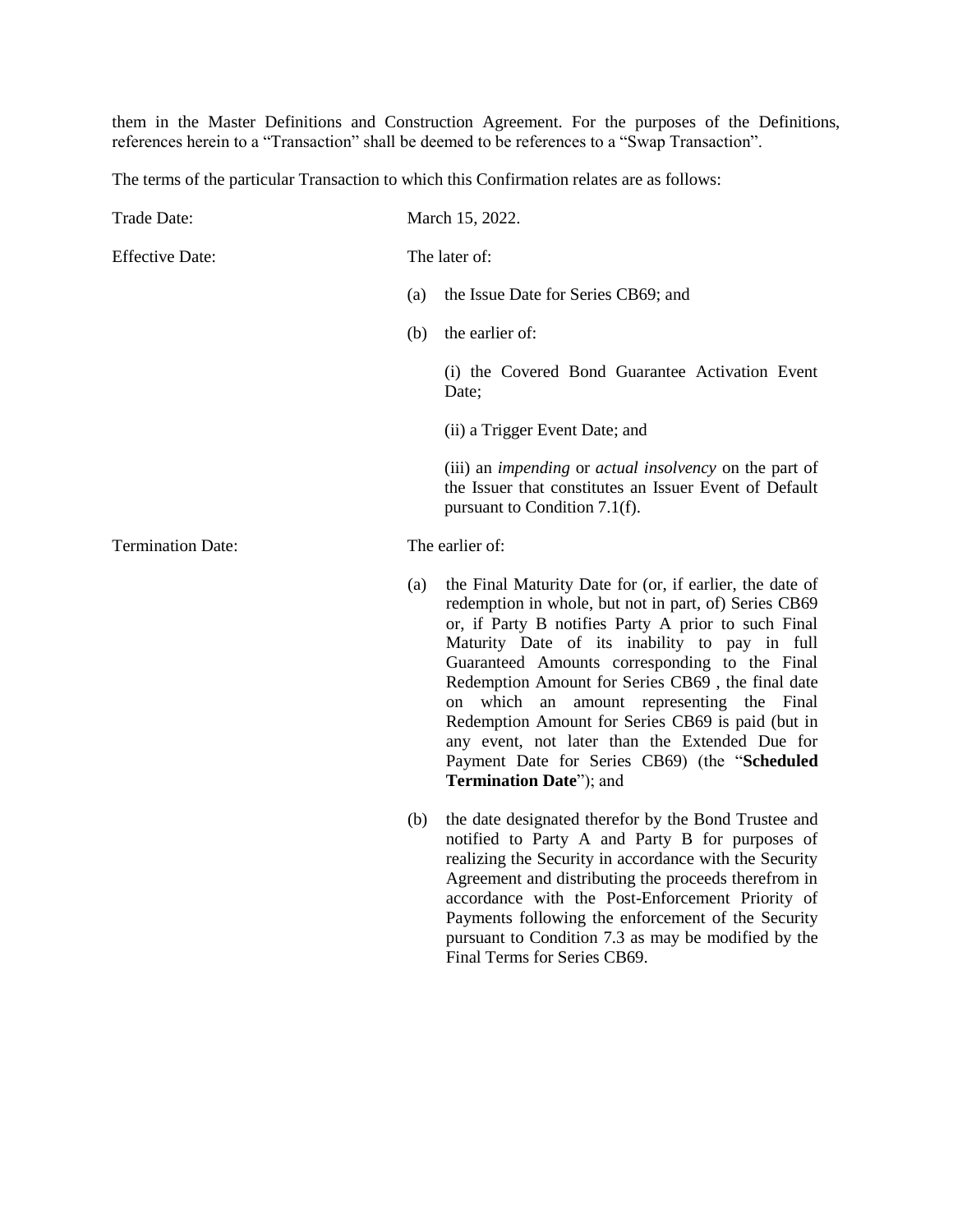| <b>Currency Swap Transaction Exchange</b><br>Rate: | $1.00$ EUR = CAD.                                                                                                                                                                                                                                                                                                                                               |  |
|----------------------------------------------------|-----------------------------------------------------------------------------------------------------------------------------------------------------------------------------------------------------------------------------------------------------------------------------------------------------------------------------------------------------------------|--|
| <b>Party B Amounts</b>                             |                                                                                                                                                                                                                                                                                                                                                                 |  |
| <b>Floating Rate Payer:</b>                        | Party B.                                                                                                                                                                                                                                                                                                                                                        |  |
| Party B Notional Amount:                           | For each Guarantor LP Calculation Period, the product of<br>(x) the Party A Currency Amount on the first day of such<br>Guarantor LP Calculation Period and (y) the Currency<br>Swap Transaction Exchange Rate.                                                                                                                                                 |  |
| Party B Payment Amount:                            | On each Guarantor LP Payment Date, Party B will pay to<br>Party A the product of:                                                                                                                                                                                                                                                                               |  |
|                                                    | the Party B Notional Amount for the Guarantor LP<br>(a)<br>Calculation Period ending on such Guarantor LP<br>Payment Date;                                                                                                                                                                                                                                      |  |
|                                                    | the Party B Day Count Fraction; and<br>(b)                                                                                                                                                                                                                                                                                                                      |  |
|                                                    | the Party B Floating Rate.<br>(c)                                                                                                                                                                                                                                                                                                                               |  |
| <b>Guarantor LP Calculation Period:</b>            | Each period from and including a Guarantor LP Payment<br>Date to, but excluding, the next following Guarantor LP<br>Payment Date, provided that (a) the first Guarantor LP<br>Calculation Period begins on, and includes, the Effective<br>Date and (b) the final Guarantor LP Calculation Period<br>shall end on, but exclude, the Scheduled Termination Date. |  |
| Party B Day Count Fraction:                        | Actual/365.                                                                                                                                                                                                                                                                                                                                                     |  |
| Party B Business Day:                              | TARGET2, New York and Toronto.                                                                                                                                                                                                                                                                                                                                  |  |
| Party B Business Day Convention:                   | Modified Following.                                                                                                                                                                                                                                                                                                                                             |  |
| Party B Floating Rate:                             | Party B Floating Rate Option plus Party B Spread.                                                                                                                                                                                                                                                                                                               |  |
| Party B Floating Rate Option:                      | CAD-BA-CDOR.                                                                                                                                                                                                                                                                                                                                                    |  |
| Designated Maturity:                               | 1 month.                                                                                                                                                                                                                                                                                                                                                        |  |
| Party B Spread:                                    | % per annum.                                                                                                                                                                                                                                                                                                                                                    |  |
| <b>Reset Date:</b>                                 | First Business Day of each Guarantor LP Calculation<br>Period.                                                                                                                                                                                                                                                                                                  |  |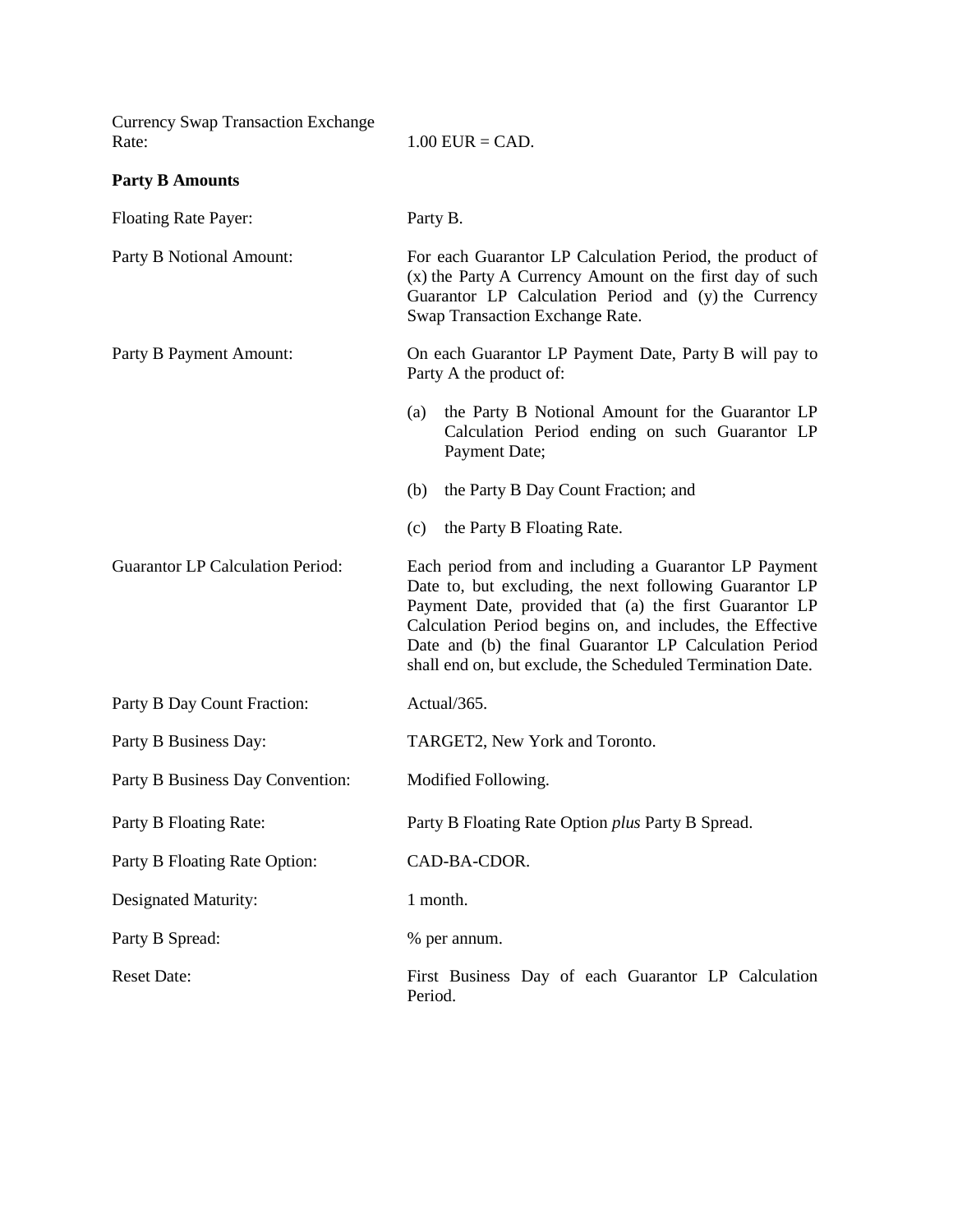## **Party A Amounts**

| Fixed Payer:                      | Party A.                                                                                                                                                                                                                                                                                                                                                                                      |  |  |
|-----------------------------------|-----------------------------------------------------------------------------------------------------------------------------------------------------------------------------------------------------------------------------------------------------------------------------------------------------------------------------------------------------------------------------------------------|--|--|
| Party A Currency Amount:          | In respect of each Swap Provider Calculation Period, an<br>amount in Euros equal to the Party A Notional Amount<br>minus the aggregate of each Party A Interim Exchange<br>Amount paid on or prior to the first day of such Swap<br>Provider Calculation Period.                                                                                                                              |  |  |
| Swap Provider Calculation Period: | Each period from and including a Swap Provider Payment<br>Date to, but excluding, the next following applicable Swap<br>Provider Payment Date, except that (a) the initial Swap<br>Provider Calculation Period will commence on, and<br>include, the Effective Date and (b) the final Swap Provider<br>Calculation Period will end on, but exclude, the Scheduled<br><b>Termination Date.</b> |  |  |
| Swap Provider Payment Date:       | March 24 of each year commencing March 24, 2023, each<br>day that a portion of the Final Redemption Amount for<br>Series CB69 is payable, and the $24th$ day of each month<br>after the Final Maturity Date for Series CB69, up to and<br>including the Scheduled Termination Date.                                                                                                           |  |  |
| Party A Notional Amount:          | EUR150,000,000.                                                                                                                                                                                                                                                                                                                                                                               |  |  |
| Party A Payment Amount:           | On each Swap Provider Payment Date on or prior to the<br>Final Maturity Date for Series CB69, Party A will pay to<br>Party B the product of:                                                                                                                                                                                                                                                  |  |  |
|                                   | the Party A Currency Amount for the Swap Provider<br>(a)<br>Calculation Period ending on, but excluding, such<br>Swap Provider Payment Date;                                                                                                                                                                                                                                                  |  |  |
|                                   | the Party A Fixed Rate Day Count Fraction; and<br>(b)                                                                                                                                                                                                                                                                                                                                         |  |  |
|                                   | the Party A Fixed Rate.<br>(c)                                                                                                                                                                                                                                                                                                                                                                |  |  |
|                                   | On each Swap Provider Payment Date after the Final<br>Maturity Date for Series CB69, Party A will pay to Party B<br>the product of:                                                                                                                                                                                                                                                           |  |  |
|                                   | the Party A Currency Amount for the Swap<br>(a)<br>Provider Calculation Period ending on, but excluding, such<br>Swap Provider Payment Date;                                                                                                                                                                                                                                                  |  |  |
|                                   | (b)<br>the Party A Floating Rate Day Count Fraction; and                                                                                                                                                                                                                                                                                                                                      |  |  |
|                                   | the Party A Floating Rate.<br>(c)                                                                                                                                                                                                                                                                                                                                                             |  |  |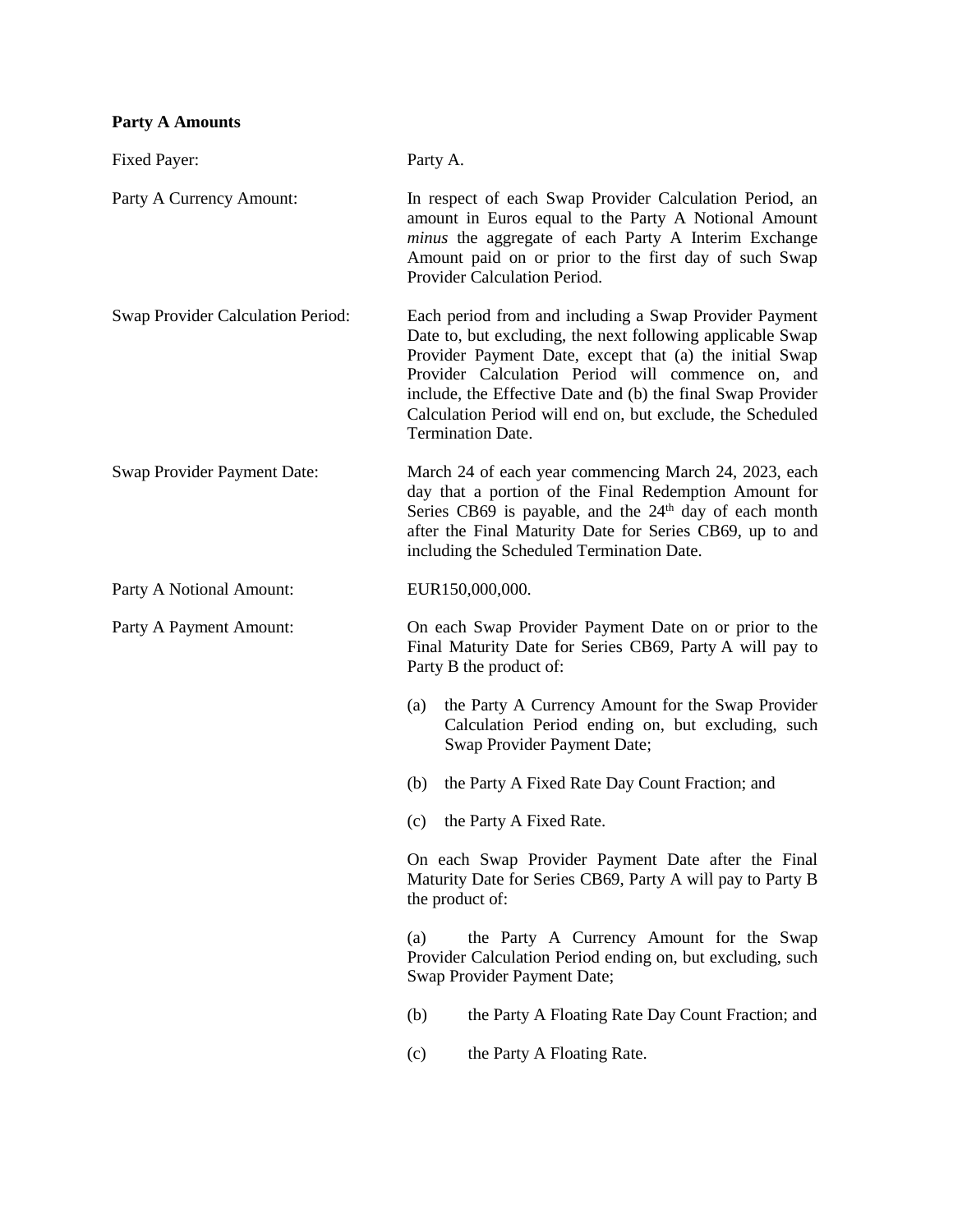| Party A Fixed Rate Day Count Fraction:       | Actual/Actual (ICMA).                                                                                                                                                                                                                                                                                                                                                                                                                                                                                                                                            |
|----------------------------------------------|------------------------------------------------------------------------------------------------------------------------------------------------------------------------------------------------------------------------------------------------------------------------------------------------------------------------------------------------------------------------------------------------------------------------------------------------------------------------------------------------------------------------------------------------------------------|
| Party A Fixed Rate:                          | % per annum.                                                                                                                                                                                                                                                                                                                                                                                                                                                                                                                                                     |
| Party A Floating Rate:                       | Party A Floating Rate Option plus Party A Spread.                                                                                                                                                                                                                                                                                                                                                                                                                                                                                                                |
| Party A Floating Rate Option:                | EUR-EURIBOR-Reuters.                                                                                                                                                                                                                                                                                                                                                                                                                                                                                                                                             |
| Designated Maturity:                         | 1 month.                                                                                                                                                                                                                                                                                                                                                                                                                                                                                                                                                         |
| Party A Spread:                              | % per annum.                                                                                                                                                                                                                                                                                                                                                                                                                                                                                                                                                     |
| <b>Reset Date:</b>                           | First Business Day of each Swap Provider Calculation<br>Period.                                                                                                                                                                                                                                                                                                                                                                                                                                                                                                  |
| Party A Floating Rate Day Count<br>Fraction: | Actual/360.                                                                                                                                                                                                                                                                                                                                                                                                                                                                                                                                                      |
| Party A Business Days:                       | TARGET2, Toronto and London.                                                                                                                                                                                                                                                                                                                                                                                                                                                                                                                                     |
| Party A Business Day Convention:             | On or prior to the Final Maturity Date, Following, provided<br>that no adjustment will be made to the end date in respect<br>of a Swap Provider Calculation Period even if such end<br>date occurs on a day that is not a Business Day, and after<br>the Final Maturity Date, Modified Following.                                                                                                                                                                                                                                                                |
| <b>Interim Exchanges</b>                     |                                                                                                                                                                                                                                                                                                                                                                                                                                                                                                                                                                  |
| Interim Exchange Date:                       | If Party B notifies Party A that the payment of any or all of<br>the Final Redemption Amount for Series CB69 shall be<br>deferred until the Extended Due for Payment Date pursuant<br>to Condition 6.1 as may be modified by the Final Terms for<br>Series CB69, then each Interest Payment Date for Series<br>CB69 falling after the Final Maturity Date up to (and<br>including) the relevant Extended Due for Payment Date for<br>which Party B has provided at least three Business Days'<br>prior notice of the related Party B Interim Exchange<br>Amount. |
| Party A Interim Exchange Amount:             | With respect to an Interim Exchange Date, the amount in<br>Euros notified by Party B to Party A as being the portion of<br>the Final Redemption Amount for Series CB69 that Party B<br>shall pay pursuant to Condition 6.1 as may be modified by<br>the Final Terms for Series CB69.                                                                                                                                                                                                                                                                             |
| Party B Interim Exchange Amount:             | With respect to an Interim Exchange Date, the Party A<br>Interim Exchange Amount for such Interim Exchange Date<br>converted into Canadian Dollars at the Currency Swap<br><b>Transaction Exchange Rate.</b>                                                                                                                                                                                                                                                                                                                                                     |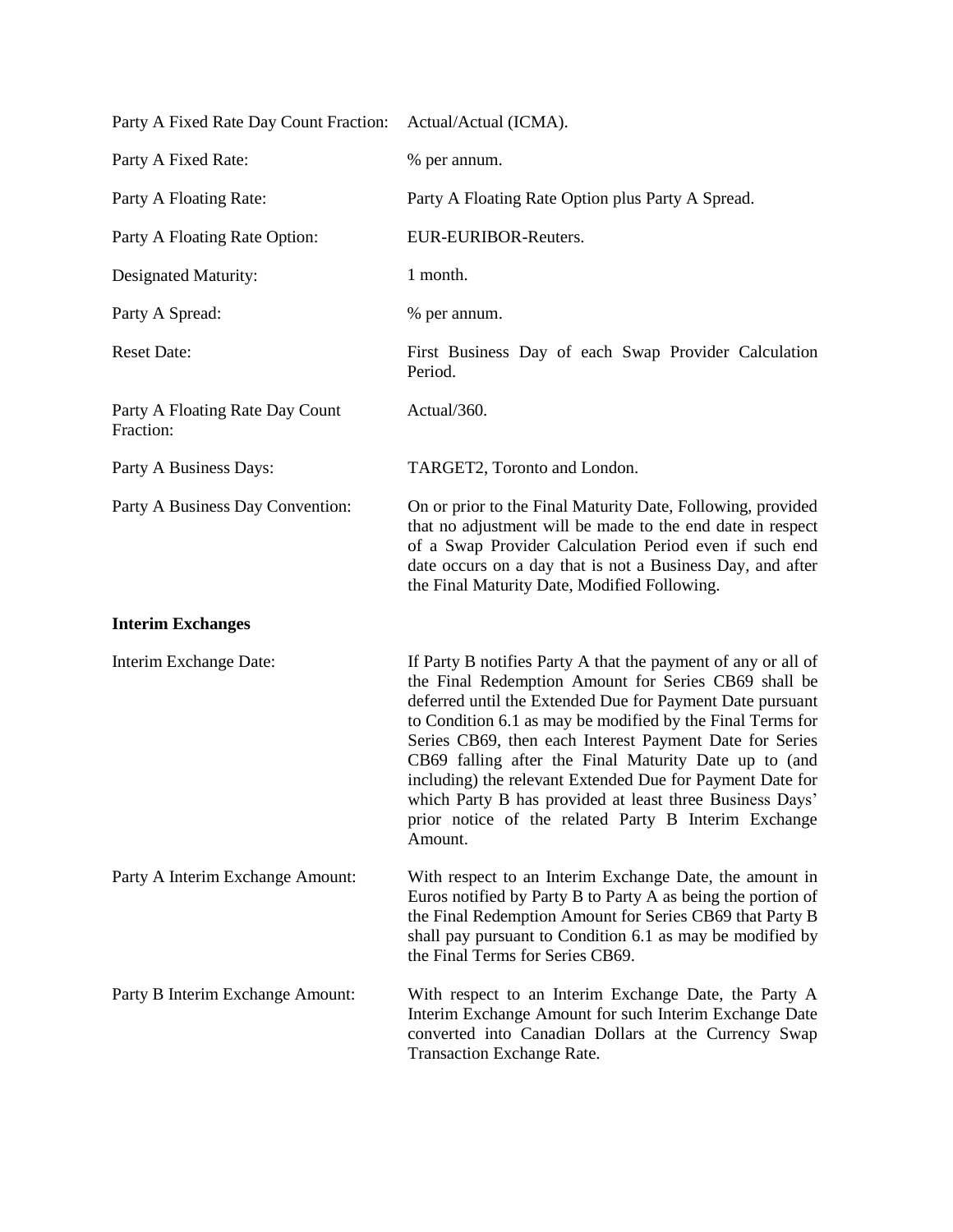### **Final Exchanges**

| Final Exchange Date:           | If Party B is required to pay a Final Redemption Amount<br>for Series CB69 on any day pursuant to Condition 7.2 as<br>may be modified by the Final Terms of Series CB69 and<br>provides at least three Business Days' prior notice thereof<br>to Party A, then the day so specified in such notice.                                                                                                                              |
|--------------------------------|----------------------------------------------------------------------------------------------------------------------------------------------------------------------------------------------------------------------------------------------------------------------------------------------------------------------------------------------------------------------------------------------------------------------------------|
| Party A Final Exchange Amount: | The amount in Euros notified by Party B to Party A as<br>being the Final Redemption Amount for Series CB69 plus<br>accrued but unpaid interest and any other amount due<br>under Series CB69 (other than additional amounts payable<br>under Condition 8 as may be modified by the Final Terms<br>for Series CB69) that Party B shall pay pursuant to<br>Condition 7.2 as may be modified by the Final Terms for<br>Series CB69. |
| Party B Final Exchange Amount: | The Party A Final Exchange Amount converted into<br>Canadian Dollars at the Currency Swap Transaction<br>Exchange Rate.                                                                                                                                                                                                                                                                                                          |
| <b>Other Provisions</b>        |                                                                                                                                                                                                                                                                                                                                                                                                                                  |
| <b>Calculation Agent:</b>      | Party A.                                                                                                                                                                                                                                                                                                                                                                                                                         |

# **Account Details**

Account for payments to Party A in CAD:

Bank: SWIFT: Beneficiary account: Beneficiary account number: Beneficiary SWIFT ID:

or such other account as Party A may direct from time to time.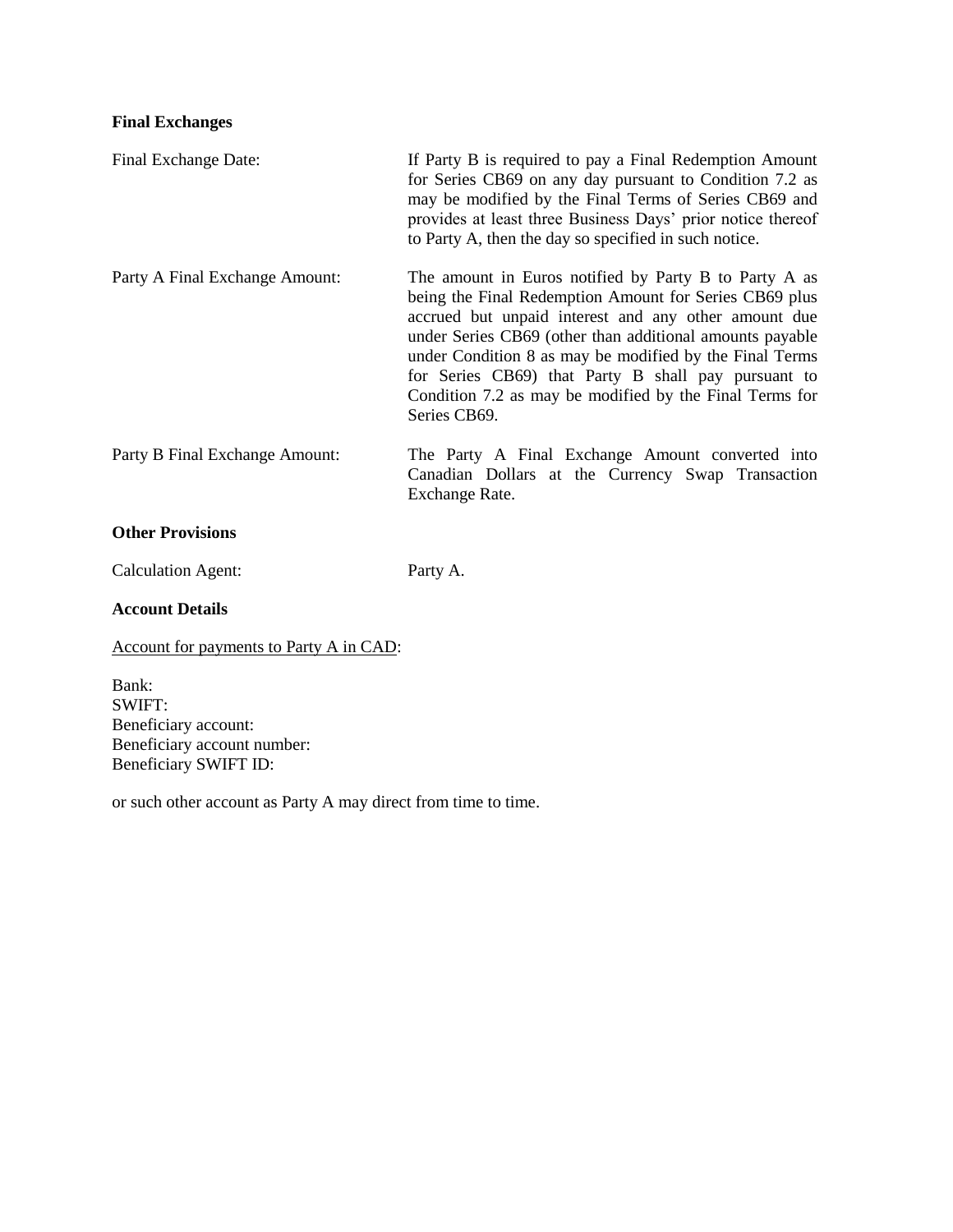## Account for payments to Party B in Euros:

Such account as Party B may direct from time to time.

### **Contact Details for notices**

| Party A | Royal Bank of Canada<br>Toronto, Ontario<br>Canada M5V 3K7         | 155 Wellington Street West, 14th Floor                                                               |
|---------|--------------------------------------------------------------------|------------------------------------------------------------------------------------------------------|
|         | Attention:                                                         | Managing Director, Capital & Term<br>Funding, Corporate Treasury                                     |
|         |                                                                    | Facsimile No.: (416) 974-1368.                                                                       |
| Party B | c/o RBC Covered Bond GP Inc.<br>Toronto, Ontario<br>Canada M5V 3K7 | RBC Covered Bond Guarantor Limited Partnership<br>155 Wellington Street West, 14 <sup>th</sup> Floor |
|         | Attention:                                                         | President                                                                                            |
|         |                                                                    | Facsimile No: (416) 974-1368.                                                                        |

[Remainder of page intentionally left blank]